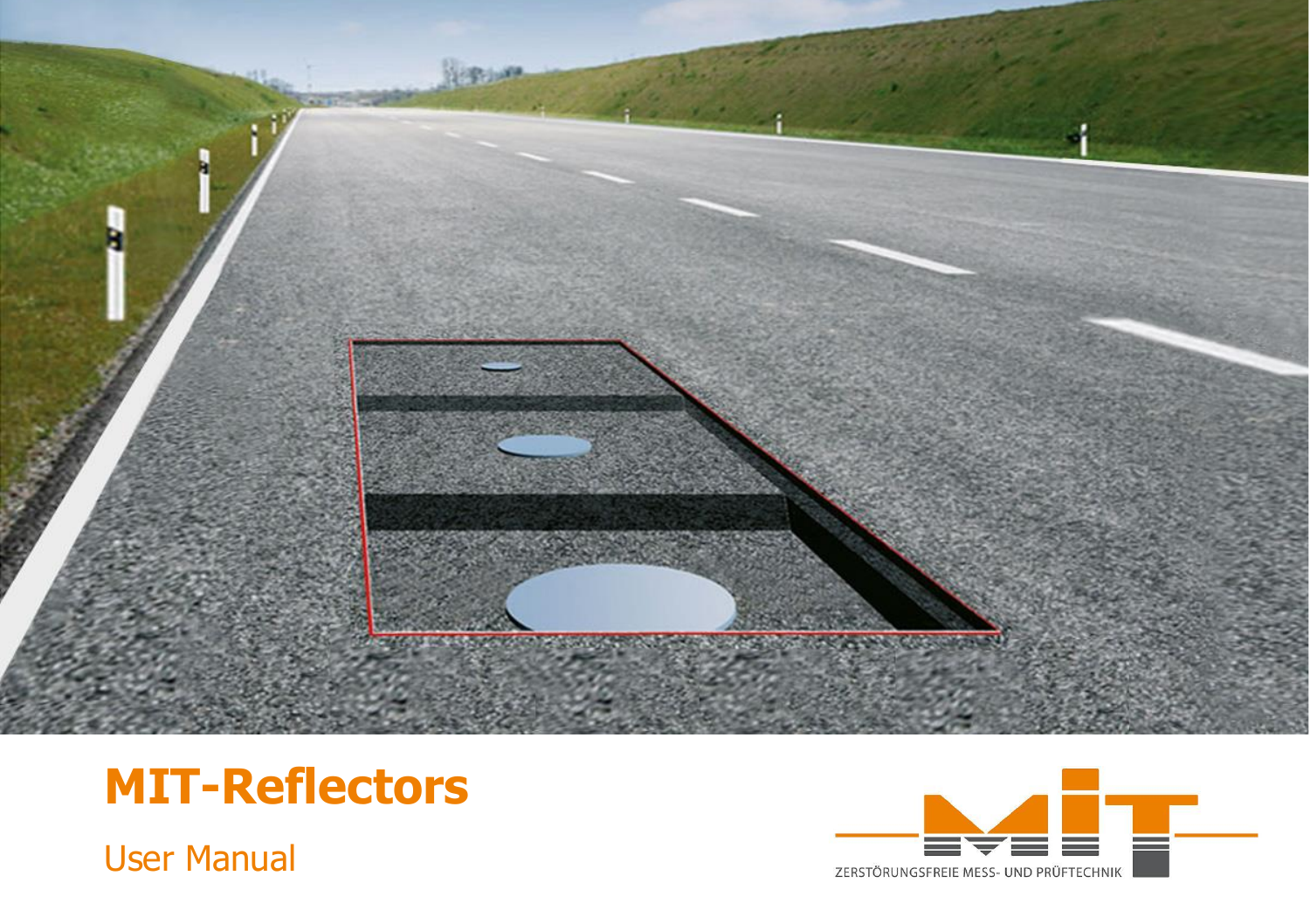## **Manual MIT-Reflectors**

## **for the non-destructive measurement of layer thickness**



MIT Mess- und Prüftechnik GmbH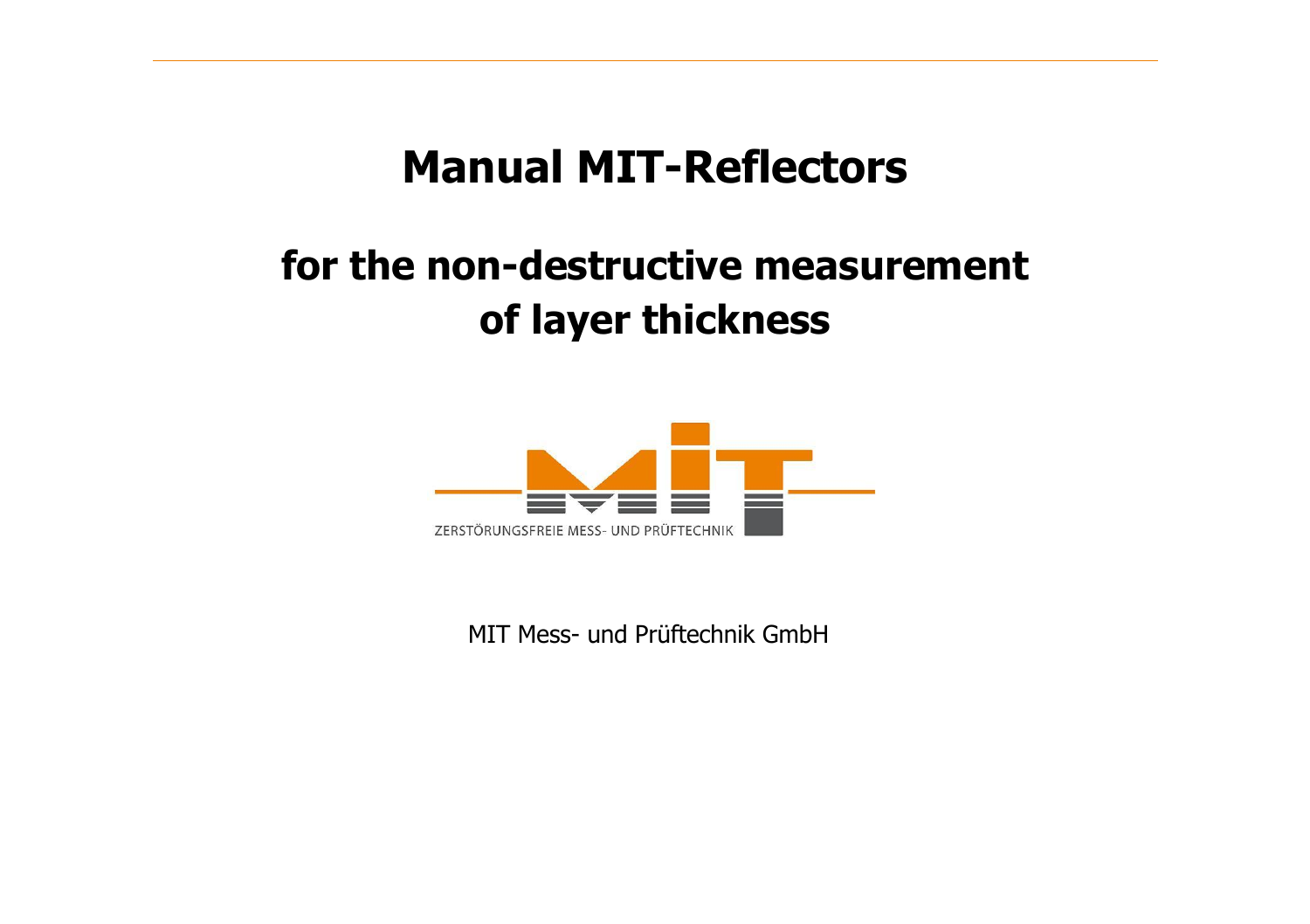

| <b>Contents</b>                                          | Page |
|----------------------------------------------------------|------|
|                                                          |      |
|                                                          |      |
|                                                          |      |
|                                                          |      |
|                                                          |      |
|                                                          |      |
|                                                          |      |
| 2.2.1 Aluminum circular plates for asphalt pavements  13 |      |
| 2.2.2 Steel circular plate for concrete pavement 15      |      |
|                                                          |      |
|                                                          |      |
|                                                          |      |
| 3 Delivery range of MIT Mess- und Prüftechnik GmbH  19   |      |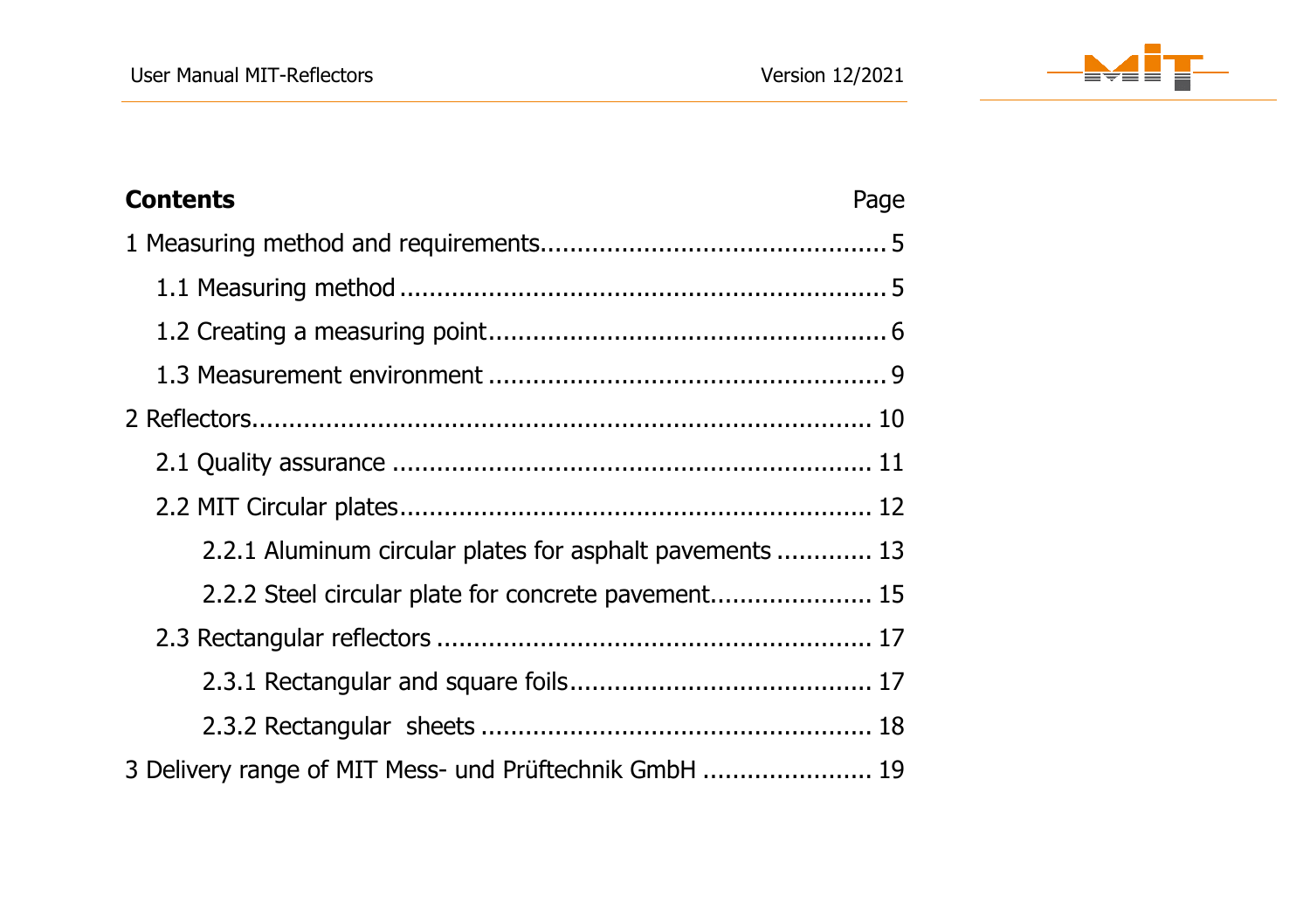



## **Liability**

The manufacturer assumes no liability for any damages arising from

- failure to observe the instructions in this manual
- use of the device for unintended purposes and/or
- non-compliance with the safety instructions

The manufacturer assumes no liability for printing errors or any other inaccuracies within the instruction manual.

## **Safety instruction**

When carrying out the measurement, pay attention to the local safety regulations.

### **Referenced Documents**

- ASTM E3209 19 "Standard Test Method for Pavement Thickness by Magnetic Pulse Induction"
- TP D-StB 12 "Technical specifications for determining pavement layer thicknesses in road construction", issued by FGSV Verlag GmbH, Germany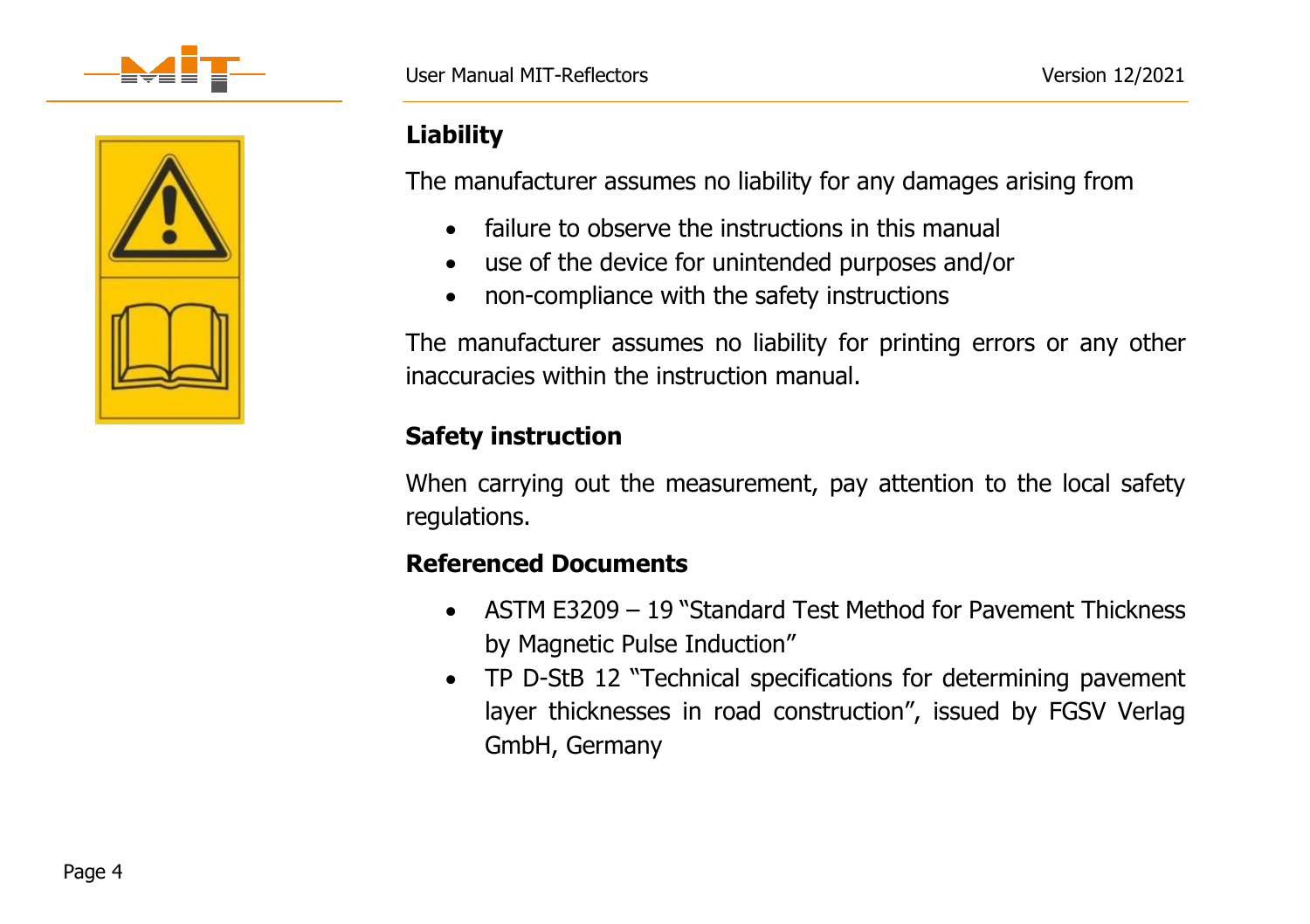

## <span id="page-4-0"></span>**1 Measuring method and requirements**

## <span id="page-4-1"></span>**1.1 Measuring method**

The electromagnetic layer thickness measuring with the measuring instrument MIT-SCAN-T3 and previous versions uses the pulse induction method. The method requires the use of a reflector as an anti-pole under the layer to be measured.

The probe of the MIT-SCAN-T3 contains one transmitting coil and four sensors.

The current-traversed coil generates a magnetic field in regular intervals, the "Emission" field (see Fig. 1 [Emission field\)](#page-4-2). This pulsed magnetic field induces an electric current flow in the built-in anti-pole (see Fig. 2 Eddy currents). The eddy currents in turn generate a time-dependent magnetic field, called the "Response" field (see Fig. 3 [Response field\)](#page-4-3).

During a measuring run via the reflector, within the grid of a few millimeters, impulses are sent and signals received. The data density ensures the high reliability and accuracy of the measuring method.



#### <span id="page-4-2"></span>Fig. 1 Emission field

| -sensors<br>emission coil      |
|--------------------------------|
| induced<br>current<br>antipole |

#### Fig. 2 Eddy currents



<span id="page-4-3"></span>Fig. 3 Response field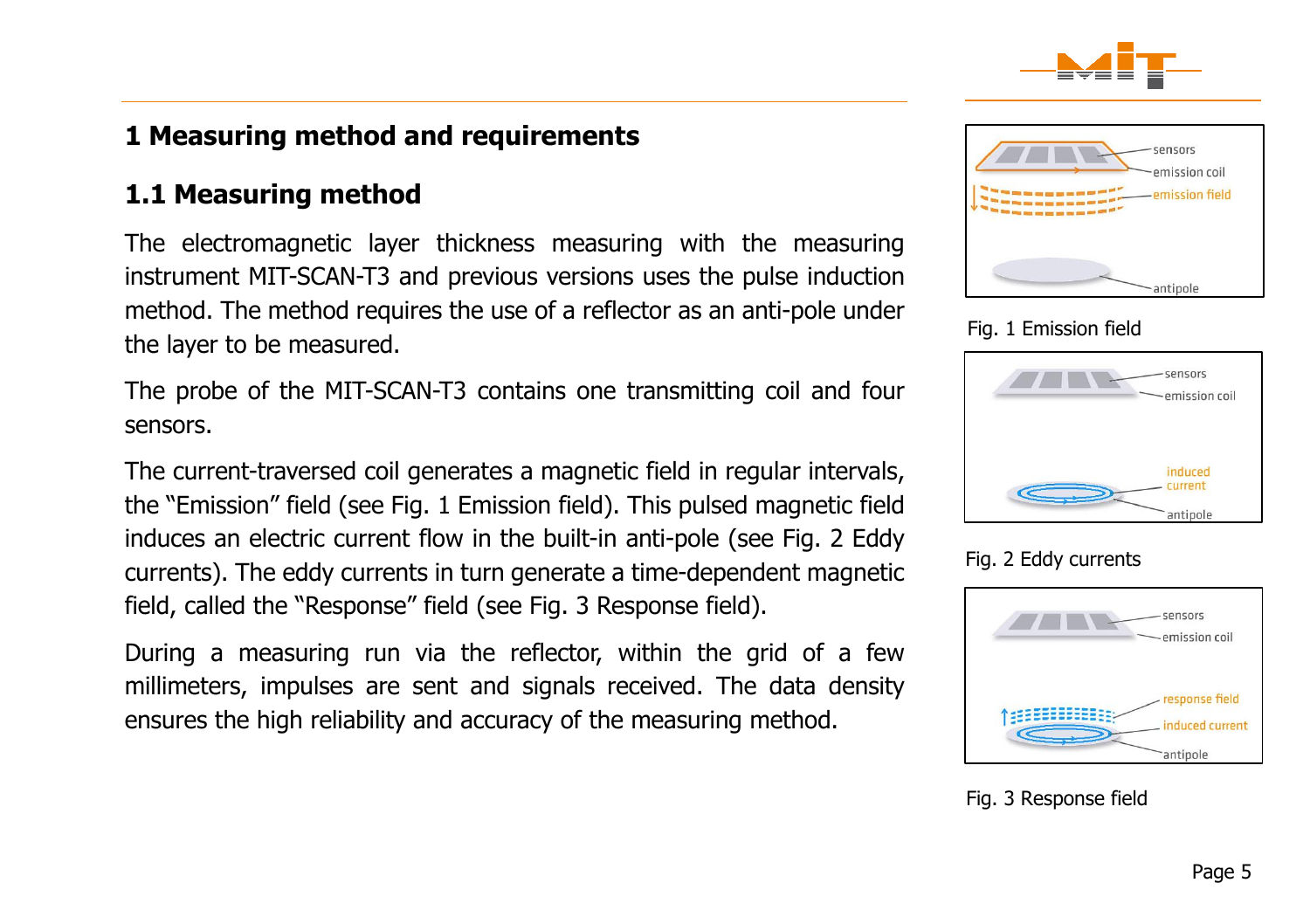



#### **Attention!**

**Only the standardized and prefabricated reflectors specified in TP D StB-12 may be used (see page [10, Table 1](#page-9-1) [Types of anti-pole](#page-9-1)  [according to](#page-9-1) TP D-StB [12](#page-9-1))!**

Please also consider: Preparing the measuring site: page [8,](#page-7-0) Fig. 4 [Layout plan](#page-7-0)

## **1.2 Creating a measuring point**

<span id="page-5-0"></span>In Germany and many other countries worldwide, the layer thickness measurement in asphalt or concrete is compulsory (see ZTV Asphalt-StB 07 in conjunction with TP D-StB 12, EN 12697-36, RVS 11.03.21 and ZTV Beton-StB 07 as well as ASTM E3209 – 19). The respective measuring point is prepared for self - or external monitoring and is equipped with one or more reflectors.

One **measuring point** includes all reflectors, which allow the measurement of all layers in one place. The respective reflector is located below the layer, which is to be measured. The environment of the measuring point should be as free as possible of extraneous metal in order to avoid a disturbing influence on the measuring signal. Reflectors are to be laid at a distance of at least 1.5 m from one another and respectively from road installations (for example rain water inlets or dowel bars etc.). The measuring point is usually marked on the edge of the road.

Each individual layer thickness value is to be measured, as specified under ZTV Asphalt-StB 07, at measuring points spaced out at regular intervals across the construction area. Accordingly, the lengthwise space that is to be kept generally is 50 m between measuring sections.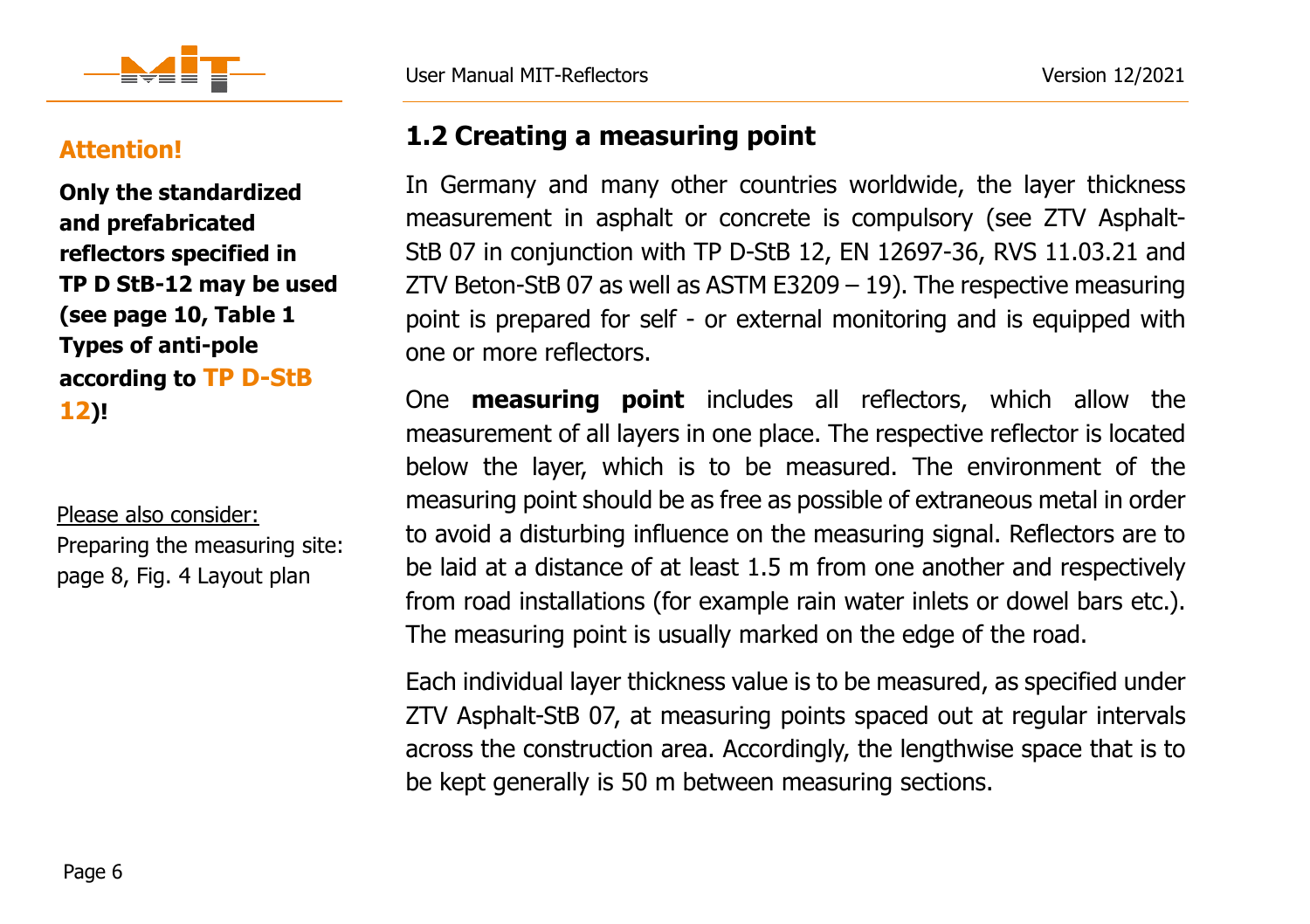

In roads with widths up to 5 m, the measuring sites are arranged alternately right and left. In multilane roads, three measuring points are arranged in the right, middle and left lane so that they form a straight line that is perpendicular to the edge of the road. The distance between measuring sites is 20 m in short construction sites (length up to 500 m) and 50 m in longer construction sites. However, no less than 20 measuring sites are required for data acquisition. This provides a sufficiently high statistical reliability for evaluating the construction performance\*.

To assure the layer composite, the reflectors have to be covered sufficiently. The **minimum cover** specifies the material thickness that must at least be installed between the reflector and the surface of the pavement.

The layout drawing shown on the next page (see Fig. 4 Layout plan) specifies the type and number of reflectors to be used and their location/ position in the road. The schematic laying of reflectors simplifies the subsequent measuring process. Furthermore, the measuring points can be found quickly and easily later on.

#### \* Note:

The contracting party and the construction company may agree upon arrangement that deviate from the regulations if required in specific situations.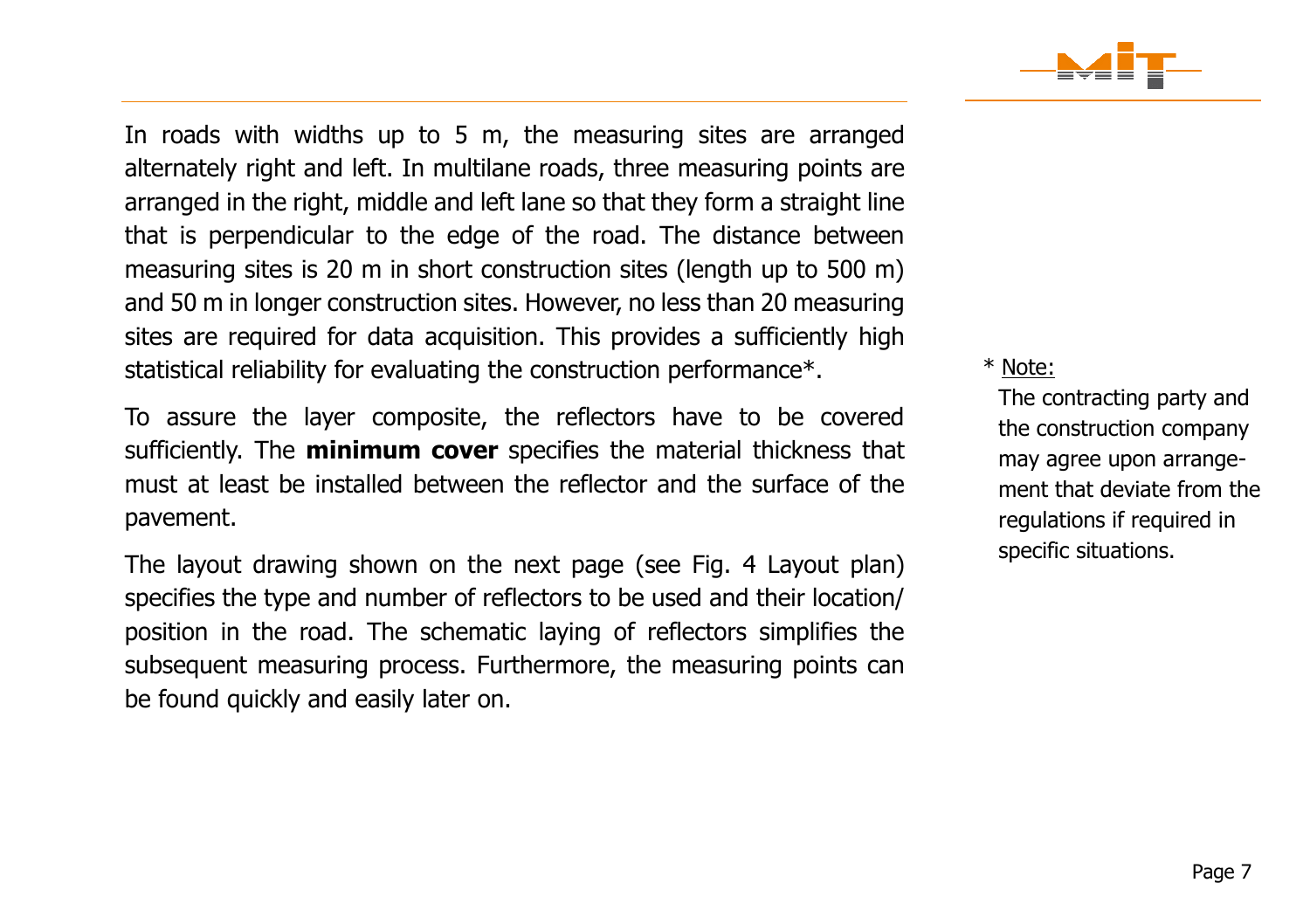

#### complete pavement

| left   |
|--------|
| middle |
| right  |
|        |

#### pavement (half-paged fixture)

| B<br>T<br>$\Box$<br>$\longrightarrow$<br>$\overline{\phantom{0}}$                                           | left                                                                                                                    |
|-------------------------------------------------------------------------------------------------------------|-------------------------------------------------------------------------------------------------------------------------|
| $1,5$ m $1,5$ m<br>$\sqrt{D}$<br><b>County</b><br>$\blacksquare$<br>11 T.<br>B<br>$\Box$<br>50 <sub>m</sub> | middle<br>middle                                                                                                        |
| T<br>B<br>B.<br><b>TETT</b><br>D                                                                            | $\operatorname*{right}% \left( \mathcal{M}_{0}\right) =\operatorname*{right}% \left( \mathcal{M}_{0}\right) ^{\prime }$ |

#### Legend:

- D surface course
- B intermediate course
- T base course
- antipole

#### <span id="page-7-0"></span>Fig. 4 Layout plan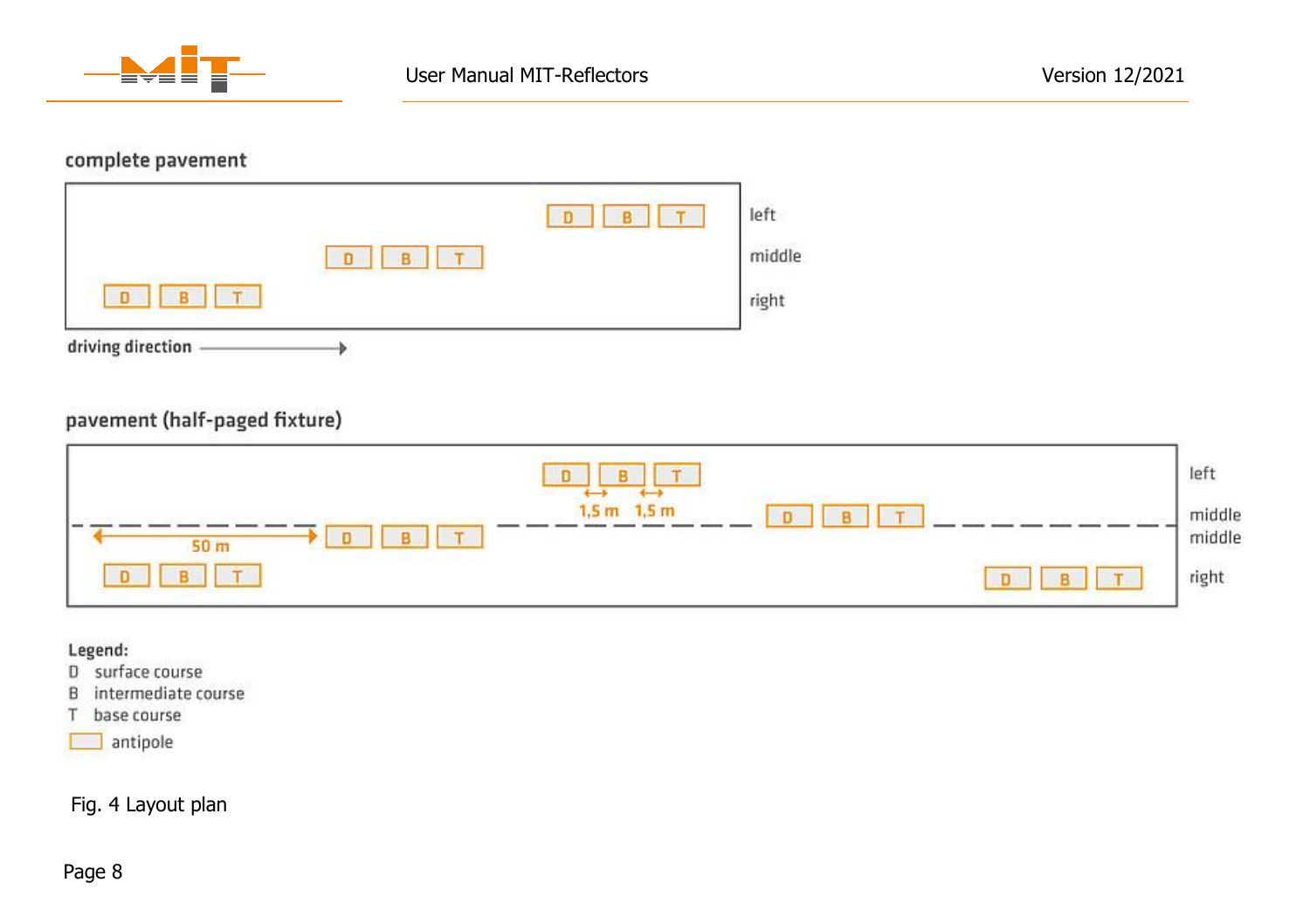

## <span id="page-8-0"></span>**1.3 Measurement environment**

Metallic objects should not be present within a radius of 1.5 m around a measurement point, such as:

- manhole covers and drains
- road restraint systems (crash barriers)
- other reflectors
- cars and construction machinery

Wearing safety footwear – such as steel-toed boots – has no influence on the measurement as long as they are not too close to the probe.

Conditions that have no impact on the measurement are:

- wet roads
- hot asphalt
- slightly freezing temperatures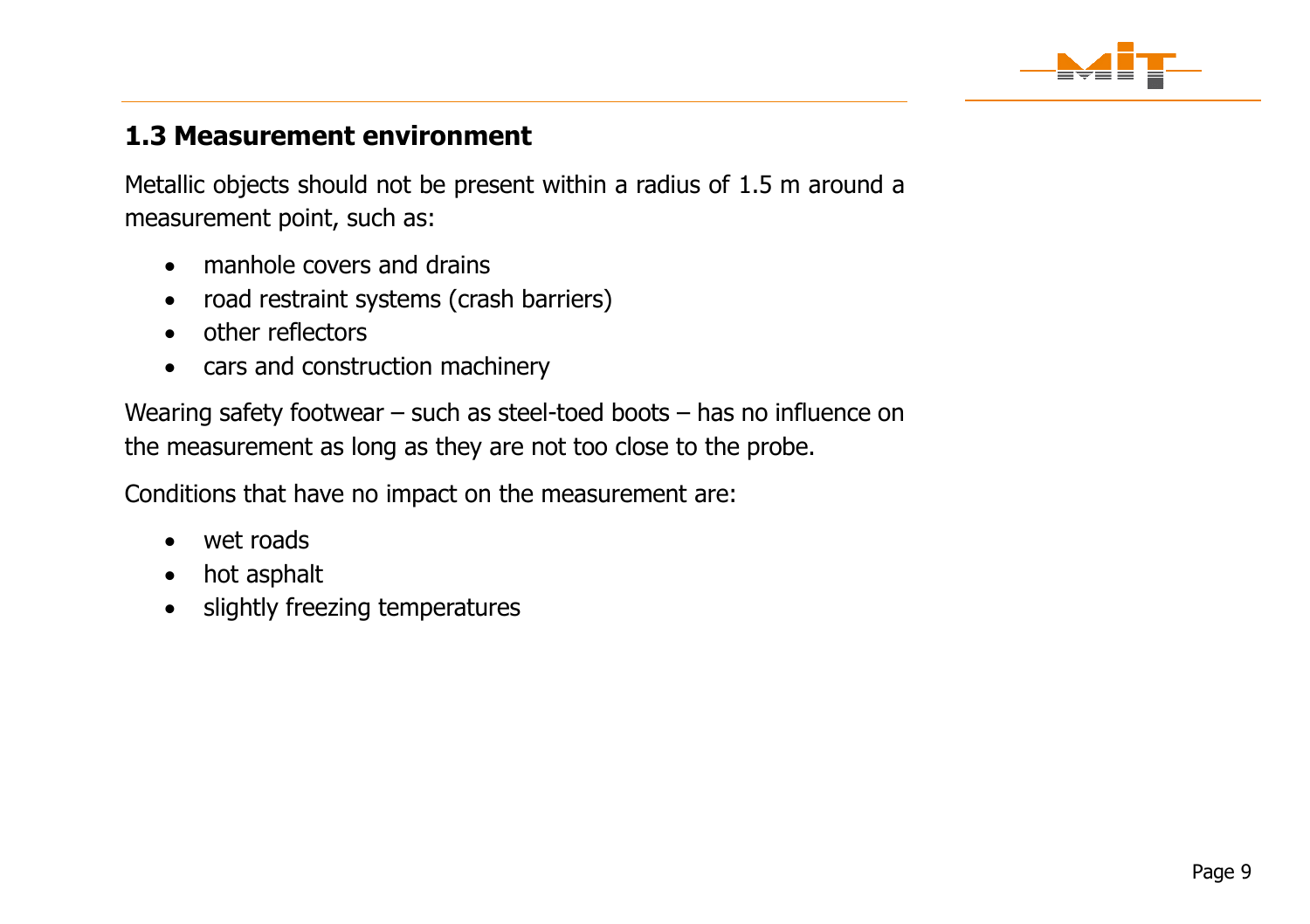

## <span id="page-9-0"></span>**2 Reflectors**

Overview of permitted, standardized measuring reflectors:

| <b>Name</b>                                                                           | <b>Description</b>                                                                                                                            | Max.<br>depth                               | <b>Standard</b><br>measuring<br>range                            |
|---------------------------------------------------------------------------------------|-----------------------------------------------------------------------------------------------------------------------------------------------|---------------------------------------------|------------------------------------------------------------------|
| <b>AL RO 07</b><br><b>AL RO 12</b><br><b>AL RO 30</b>                                 | Circular plate<br>7, 12 and 30 cm<br>Diameter:<br>Mat. thickness: 1 mm / 0.5 mm<br>Aluminum<br>Material:                                      | $12 \text{ cm}$<br>$18 \text{ cm}$<br>35 cm | $1.5 - 12$ cm<br>$1.5 - 18$ cm<br>$4.0 - 35$ cm                  |
| <b>AL RE 30x50</b><br><b>AL RE 30x60</b><br><b>AL RE 30x70</b><br><b>AL RE 30x100</b> | Rectangular as foil or sheet<br>Width x Length: $30 \times 50$ 100 cm<br>Mat. thickness: 0.1/ 0.15/ 0.3 mm<br>Aluminum<br>Material:           | 40 cm<br>50 cm<br>50 cm<br>50 cm            | $1.5 - 40$ cm<br>$1.5 - 50$ cm<br>$1.5 - 50$ cm<br>$1.5 - 50$ cm |
| AL SQ 16.5x16.5<br><b>AL SQ 33x33</b>                                                 | Squared as foil<br>Width x Length: $16.5 \times 16.5$ cm or<br>33 x 33 cm<br>Mat. thickness: 0.1 mm / 0.15 mm<br><b>Aluminum</b><br>Material: | 30 cm<br>40 cm                              | $1.5 - 30$ cm<br>$1.5 - 40$ cm                                   |
| <b>ST RO 30</b>                                                                       | Circular plate<br>Diameter:<br>30 cm<br>Mat. thickness: 0.65 mm<br>Material:<br><b>Steel</b>                                                  | 35 cm                                       | $4.0 - 35$ cm                                                    |

<span id="page-9-1"></span>Table 1 Types of anti-pole according to TP D-StB 12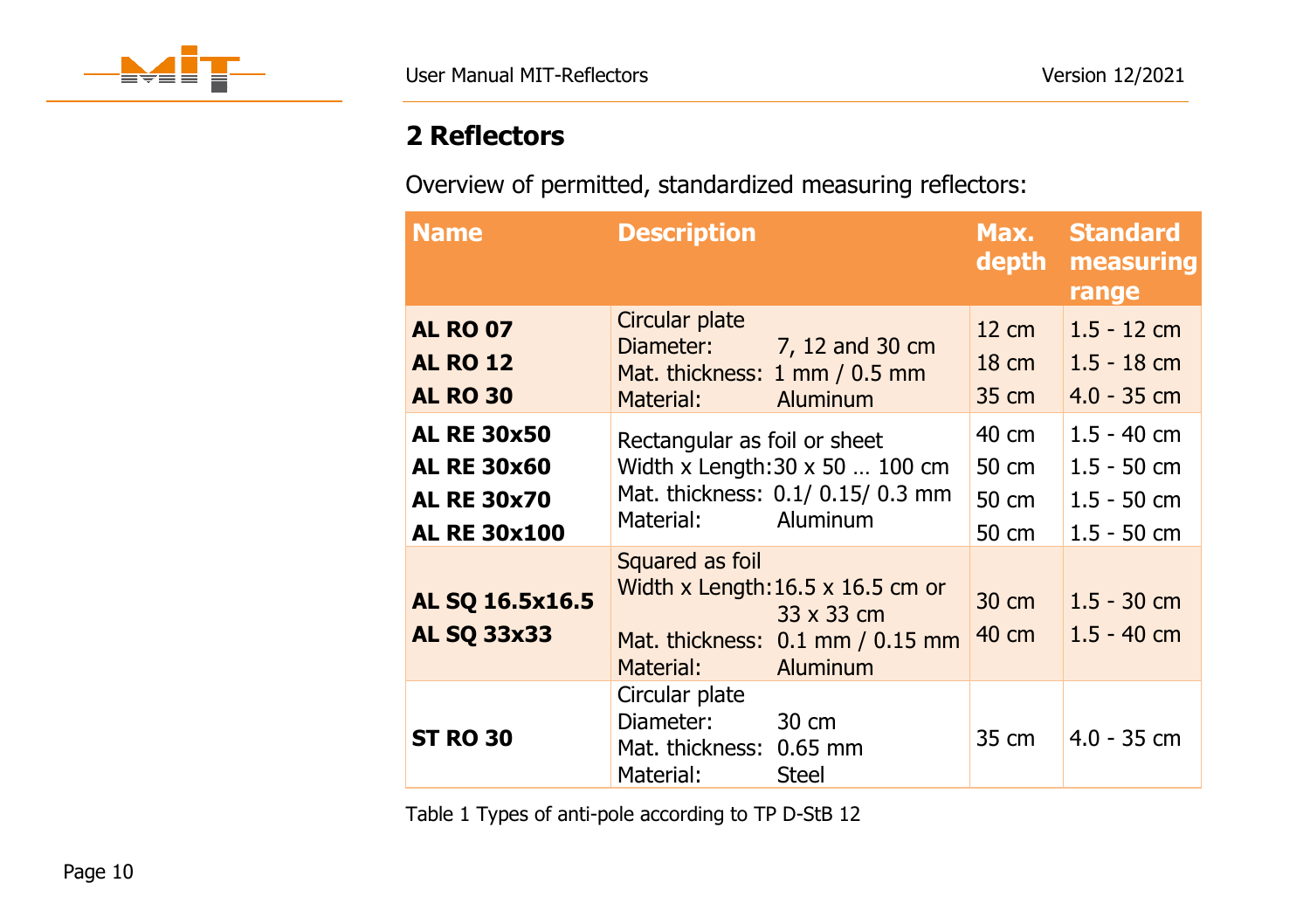

## <span id="page-10-0"></span>**2.1 Quality assurance**

The reliability and the accuracy of the electromagnetic layer thickness measurement depend in particular on the quality of the measuring reflector. The German standard **TP D-StB 12** as well as **ASTM E3209 - 19** specifies a selection of suitable standardized measuring reflectors with which all construction methods and layer thicknesses up to 50 cm depth can be measured non-destructively. Please note that aluminum should not be used in concrete due to harmful chemical reactions.

MIT-Reflectors are always subjected to quality control. A certificate is issued for each batch. If required, this certificate may be viewed or requested at MIT by the user. MIT sheets and circular plates are stamped with the company logo to avoid confusion with any reflector imitations not validated for use with the measuring system.

Please use only reflectors of certified and suitable quality. Deviating product properties of the reflector cause incorrect measurements. Please check your bidding and pay attention to reflectors of proven quality. If non-certified measuring reflectors from other suppliers are used, MIT Mess- und Prüftechnik GmbH assumes no liability for the accuracy of the measurement results.

#### **Note:**

- Devices are validated / calibrated for the use with specified reflectors.
- Packaging carries the quality seal (see Fig.5).
- Reflectors must be of verified quality.
- MIT reflectors carry the MIT company logo.
- The packaging is labeled with the batch number.



Fig. 5 Quality seal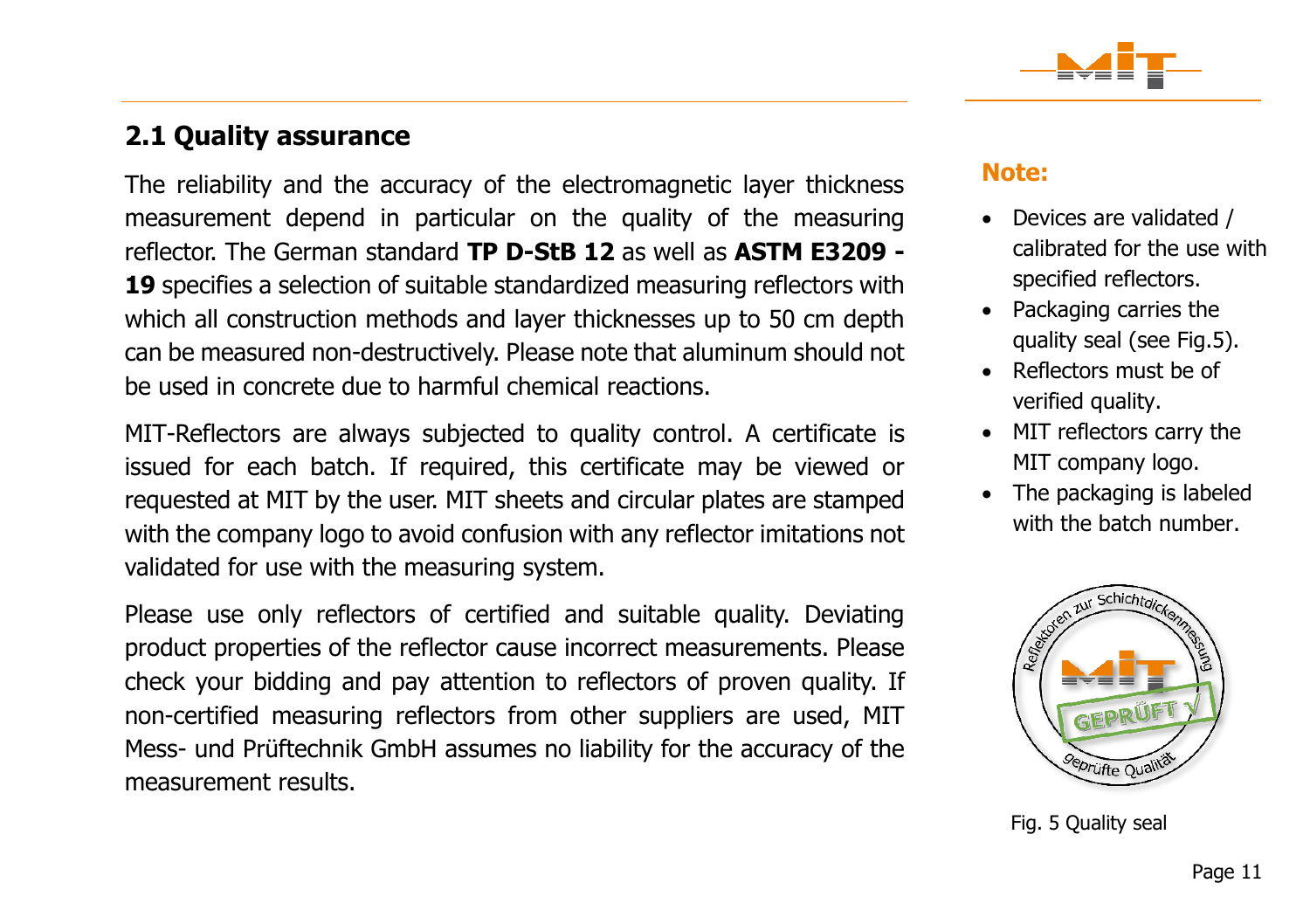

In order to check a built-in reflector for its material properties, a reflector test can be carried out with the layer thickness measuring device MIT-SCAN-T3 or former version MIT SCAN-T2. Please refer to the operating instructions of your measuring device for information on the test procedure and the interpretation of the displayed value.

## <span id="page-11-0"></span>**2.2 MIT Circular plates**

Circular plates are available in aluminum and steel. They can be easily laid out. They are robust against accidental damage during installation and thus ensure highly precise measurements. The direction of the measurement path over the reflector can be selected arbitrary. Enabling measurements to be performed in unfavorable conditions, e.g. directly next to curbstones.

Aluminum circular plates can be fixed securely with an adhesive (see page 14), whereas steel circular plates can be fixed with a stainless, steel nail. Fixing aluminum plates with a nail will have influence on the measuring results.



Fig. 6 Measurement path over circular plates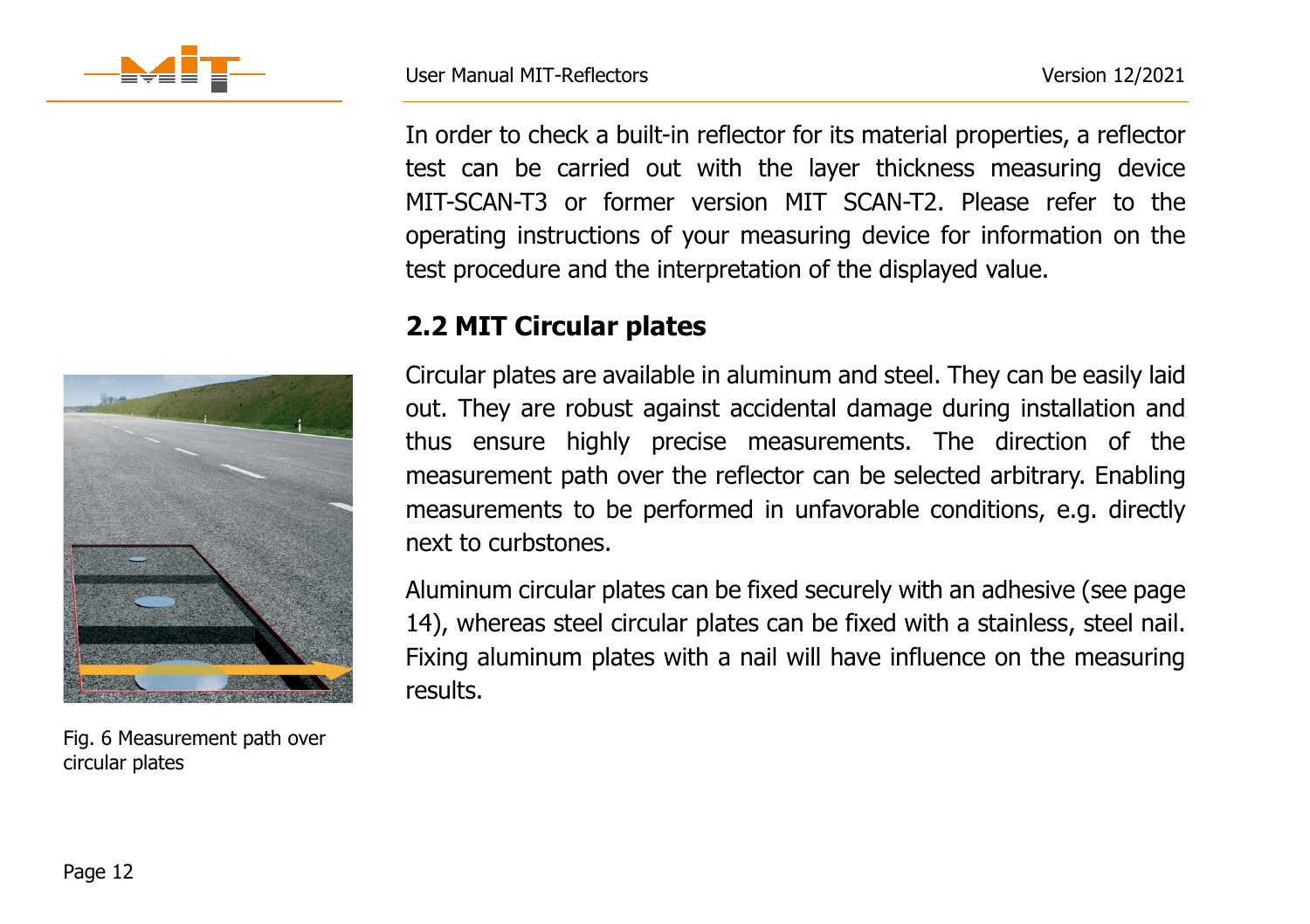

## <span id="page-12-0"></span>**2.2.1 Aluminum circular plates for asphalt pavements**

Asphalt roads consist of several layers. Each layer has a different thickness, material composition and grain size / sieve grading curve. To monitor the layer build-up, the thickness of each layer is measured individually:



| Legend Fig. 7:                                 |  |  |  |
|------------------------------------------------|--|--|--|
| Border of multi-layer pavement                 |  |  |  |
| Measurement above respective<br>M <sub>1</sub> |  |  |  |
| anti-pole                                      |  |  |  |
| Layer thickness<br>$d_1$                       |  |  |  |
| ADS Asphalt surface course                     |  |  |  |
| ABS Asphalt intermediate course                |  |  |  |
| ATS Asphalt base course                        |  |  |  |
| Calculation of thickness:                      |  |  |  |
| $d_1 = M_1 - M_2$                              |  |  |  |
| $d_2 = M_2 - M_3$                              |  |  |  |
| $d_3 = M_3$                                    |  |  |  |

<span id="page-12-1"></span>Fig. 7 Calculation of thickness in asphalt pavements

Aluminum circular plates are available in diameters of 7 cm, 12 cm and 30 cm (see page 10, Table 1 for application and measuring range).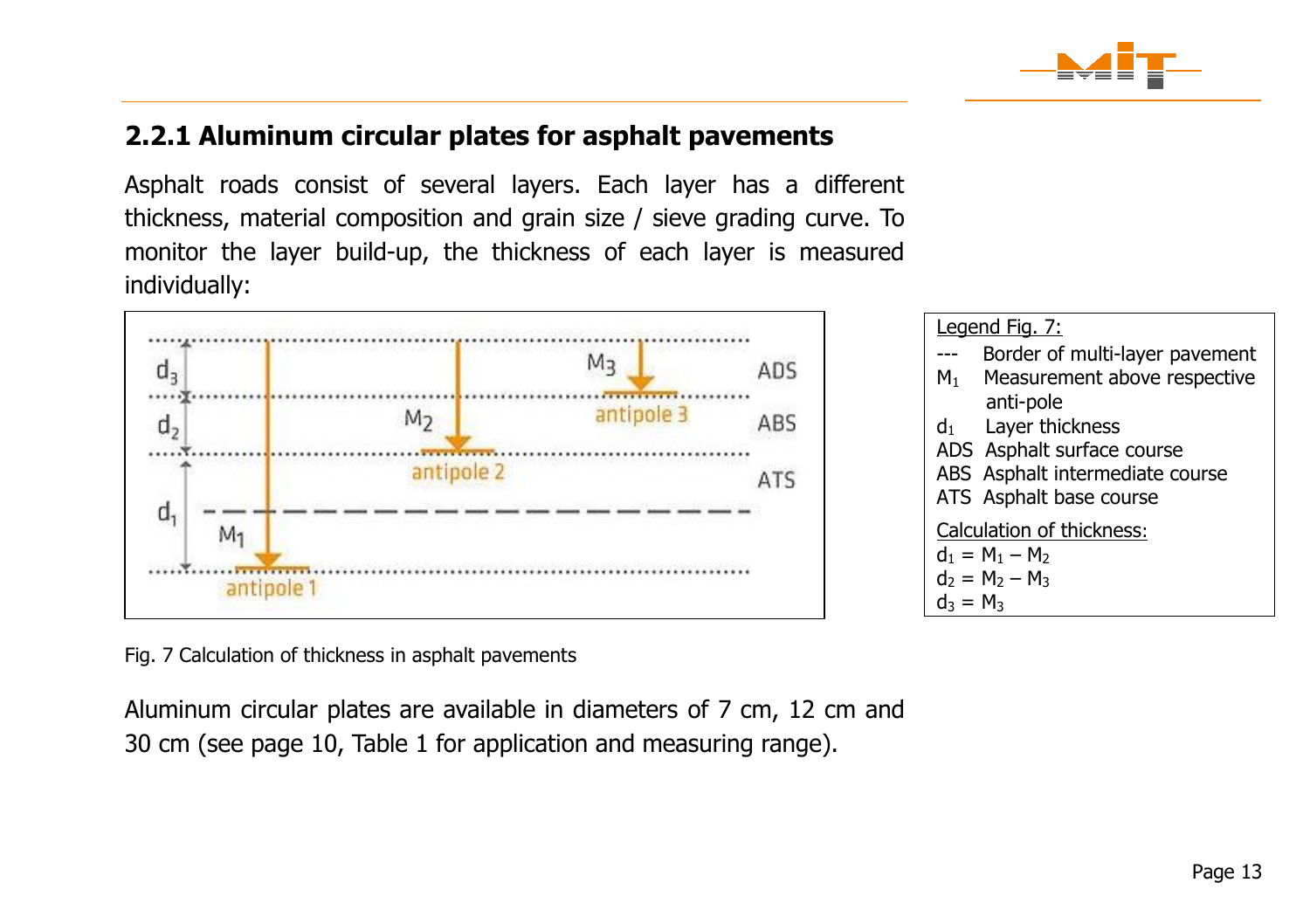



Fig. 8 Stamped MIT circular plate



Fig. 9 MIT Reflector adhesive

Under binder and cover layer, blanks with the smallest possible diameter are used. With increasing depth, the response signal of the reflector gets weaker. In order to measure larger layer thicknesses, a reflector with a larger diameter must be used. The 30 cm circular plate is suitable for layer thickness measurements up to 35 cm.

MIT circular plates are not only mechanically robust and thus technically reliable but are also easier to install.

Circular plates are also useable on milled surfaces, within compact asphalt as well as on hot asphalt.

According to TP D-StB 12, the reflector has to be laid immovably. The nailing of the aluminum plate to the ground is **not** permitted. MIT Messund Prüftechnik GmbH offers a bitumen-based adhesive (see Fig. 9), which can be easily, cleanly and economically applied. This twocomponent adhesive has no interfering influence on the layer composite. It hardens within a few minutes and lasts a long time (about 70 reflectors/ cartridge).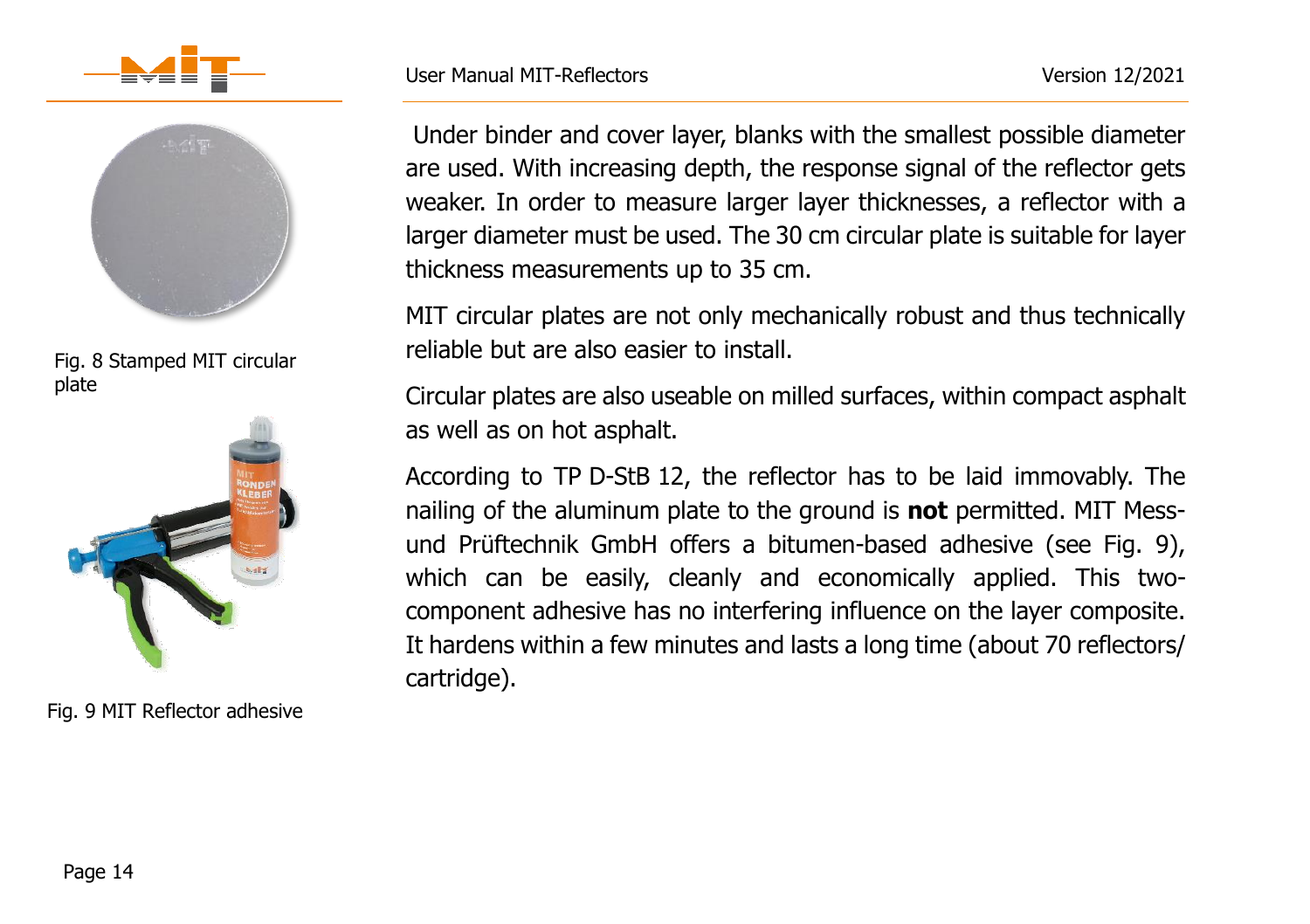

## <span id="page-14-0"></span>**2.2.2 Steel circular plate for concrete pavement**

The current German TP D-StB 12 regulations have taken account of the requirements given in the standards DIN EN 12 697-36, DIN EN 13863-1 and DIN EN 13863-3.

Only galvanized steel reflectors are permitted in concrete road constructions because the reflector can be destroyed prematurely by chemical reactions occurring between the aluminum and the alkaline concrete material and gas formation can damage the concrete.

The electromagnetic properties of ferromagnetic materials and magnetic susceptibility are highly temperature-dependent. Steel circular plates are therefore not suitable for use in asphalt pavements.

The steel circular plate can be centrically fixated with a stainless, steel nail.

The adjacent picture Fig. 10 shows the middle of a slab with a 30 cm steel circular plate that is to be installed at a distance of 2.50 m from the reinforcement / basket in the concrete pavement.



Fig. 10 Steel reflector plate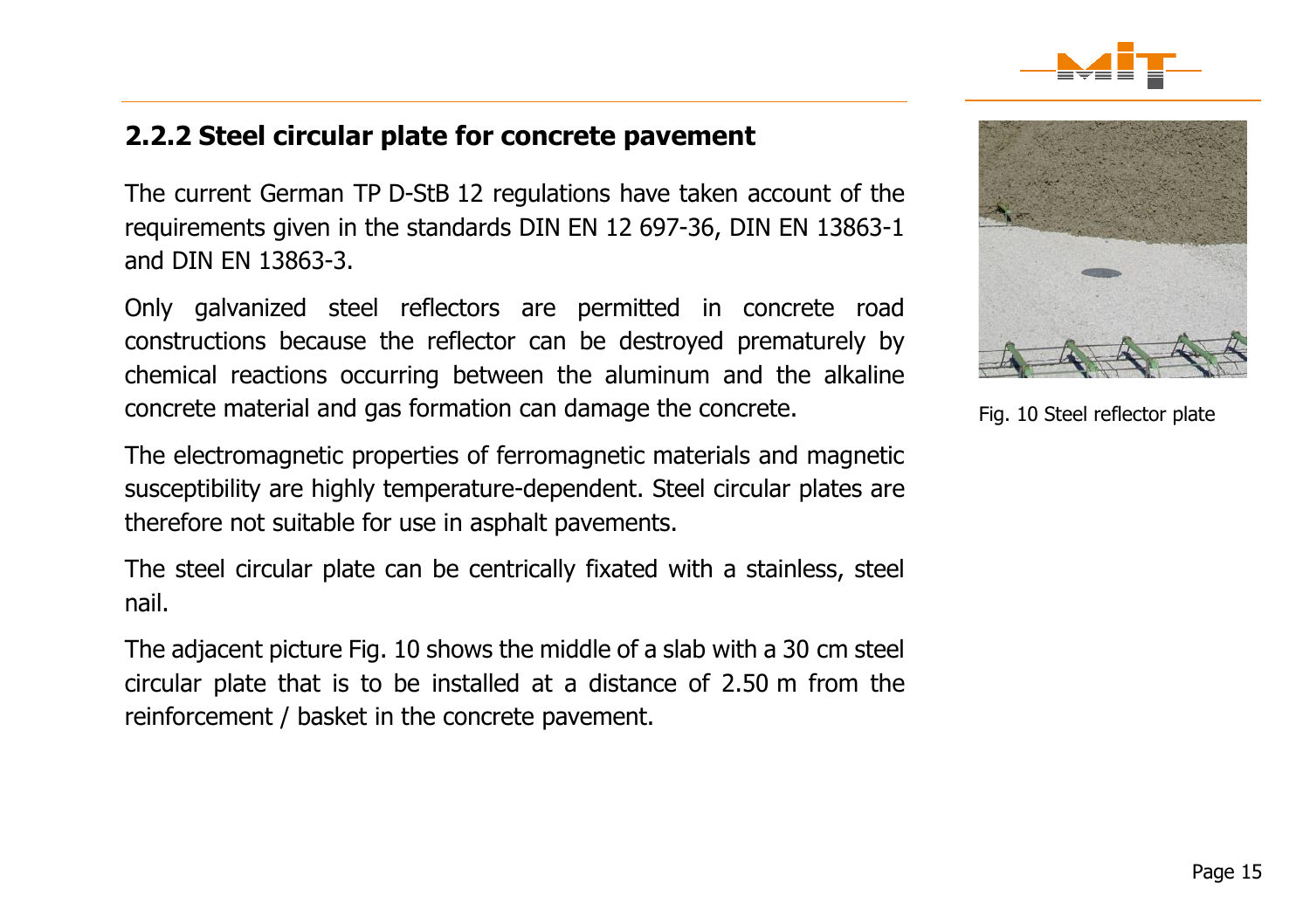

In concrete road construction, the overall thickness of the roadway slab is of particular interest (see Fig. 11 below). As the construction of the slab usually does not exceed 30 cm, the MIT steel circular plate is the ideal reflector for layer thickness measurements in concrete.



Fig. 11 Calculation of thickness in concrete pavement

The measuring range of the steel circular plate is 35 cm and thus completely covers the required depth range. Additional reflector formats are not required.



- --- Boundary of multi-layer pavement
- M1 Measurement above respective anti-pole
- d1 Layer thickness
- Calculation of thickness:
- $d1 = M1$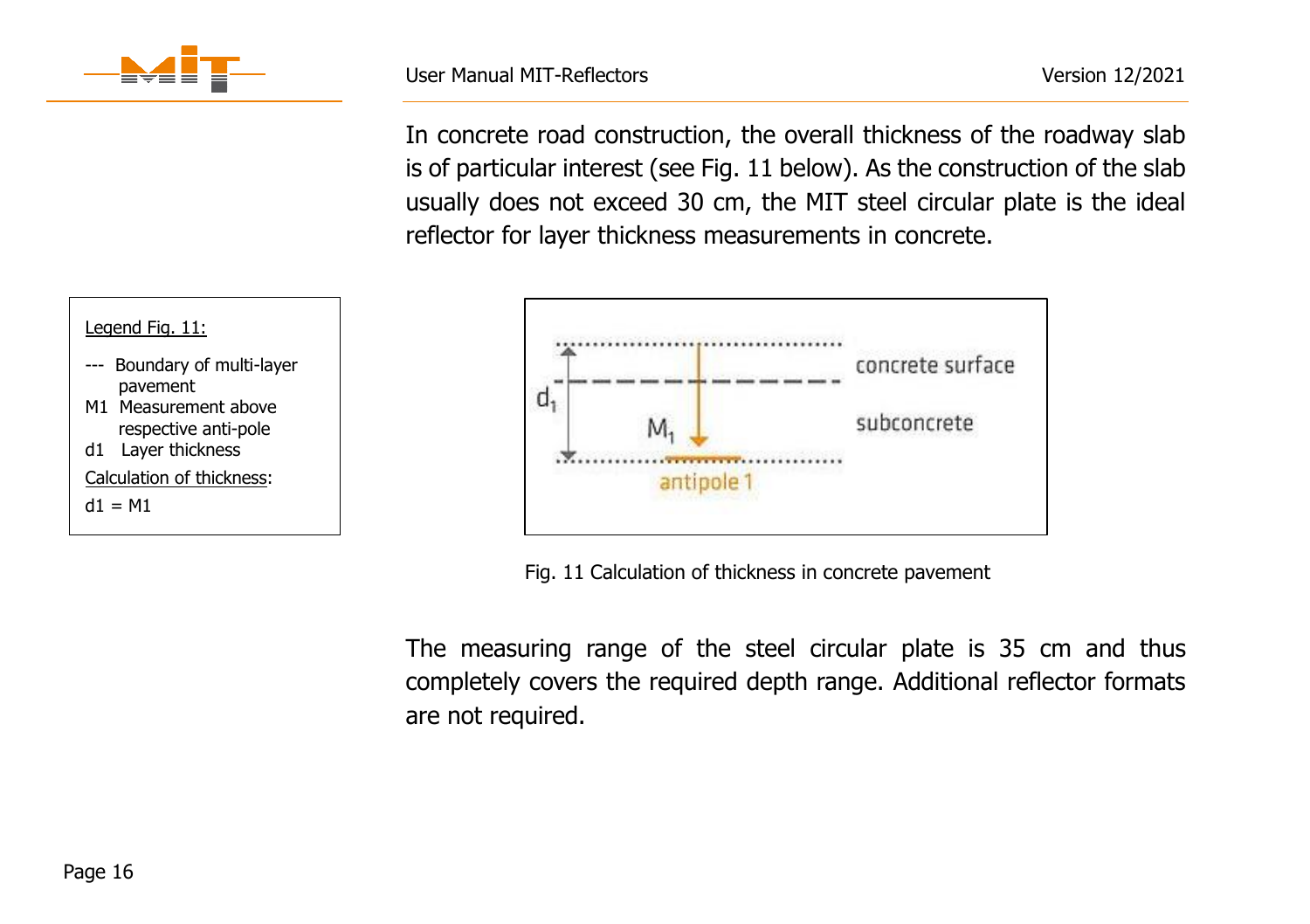

## <span id="page-16-0"></span>**2.3 Rectangular reflectors**

Rectangular reflectors are available in various thicknesses and sizes. Depending on the tender and the use, the material and format may be set. [Fig. 1](#page-16-2)2 shows a schematic representation of a measuring site. Rectangular foil formats should be installed parallel to the direction of the traffic. Rectangular reflectors are passed over perpendicular to their long sides. During the measurement the center of the reflector needs to be passed.

### <span id="page-16-1"></span>**2.3.1 Rectangular and square foils**

Aluminum foils are available in different sizes and thicknesses. In accordance with the German standard TP D-StB 12 a minimal material thickness of 0.1 mm is required. Foils thinner as 0.1 mm are not recommended for this measuring technique. They may be damaged during installation and produce unreliable measurement values.

Foils may **not** be used on milled surfaces. Ready-made sizes are preferable to those cut from a roll because inaccurate trimming may produce incorrect sizes. Deviations from the standardized reflector size leads to erroneous signals and to inaccurate measurments.

<span id="page-16-2"></span>

Fig. 12 Measuring path over rectangular reflectors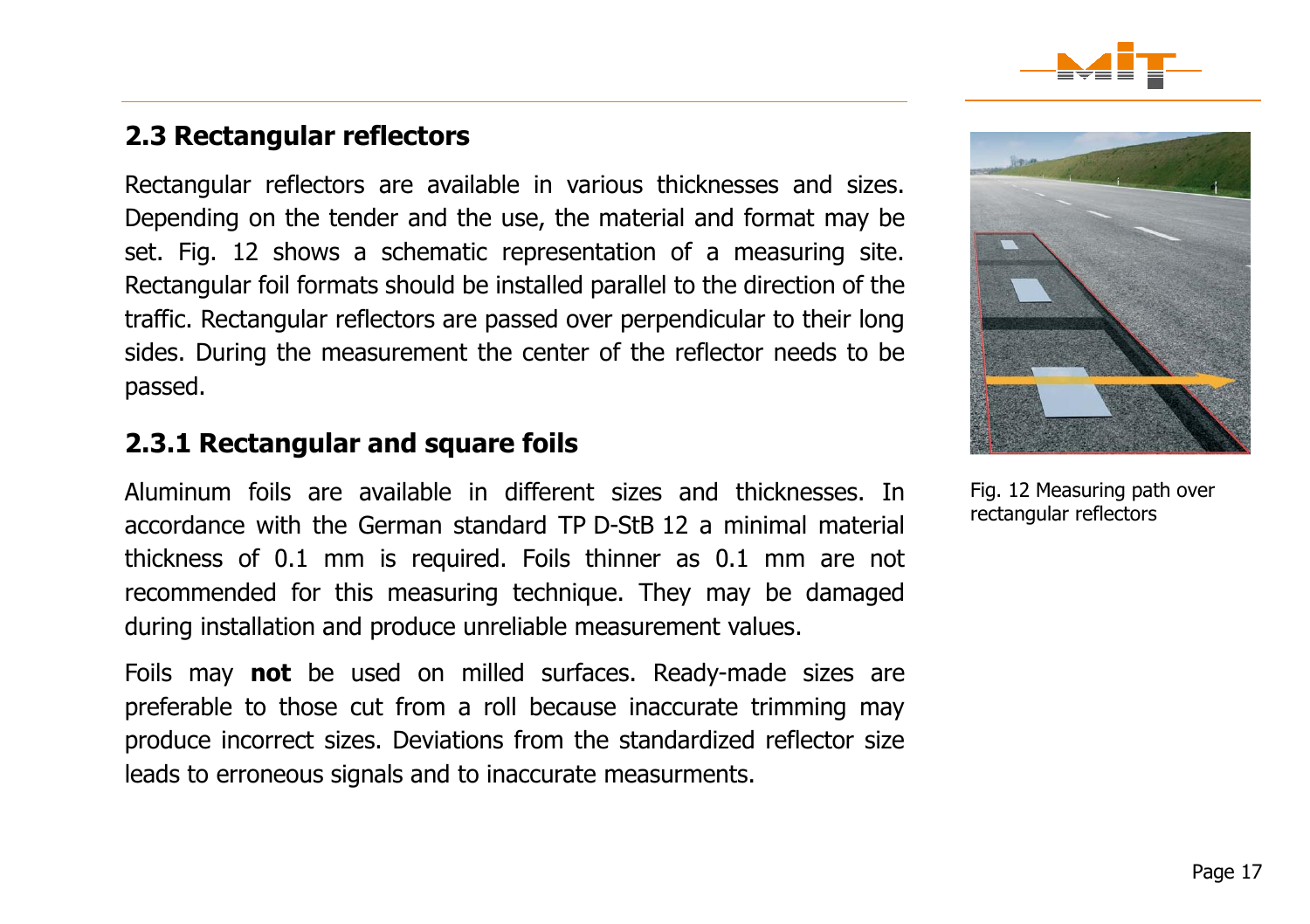

## <span id="page-17-0"></span>**2.3.2 Rectangular sheets**

Aluminum sheets are also available in different sizes. They have a material thickness of 0.3 mm. Sheets are used on milled surfaces and in depths of 40 - 50 cm. The maximum measuring depth is 50 cm for formats of sizes 30 x 70 cm or 30 x 100 cm.

Rectangular reflector sheets must be installed parallel to the direction of travel and overrun perpendicular to the longitudinal side (see [Fig. 1](#page-16-2)2).

When sheet metal formats are used, minimum cover requirements must be observed to ensure the layer structure.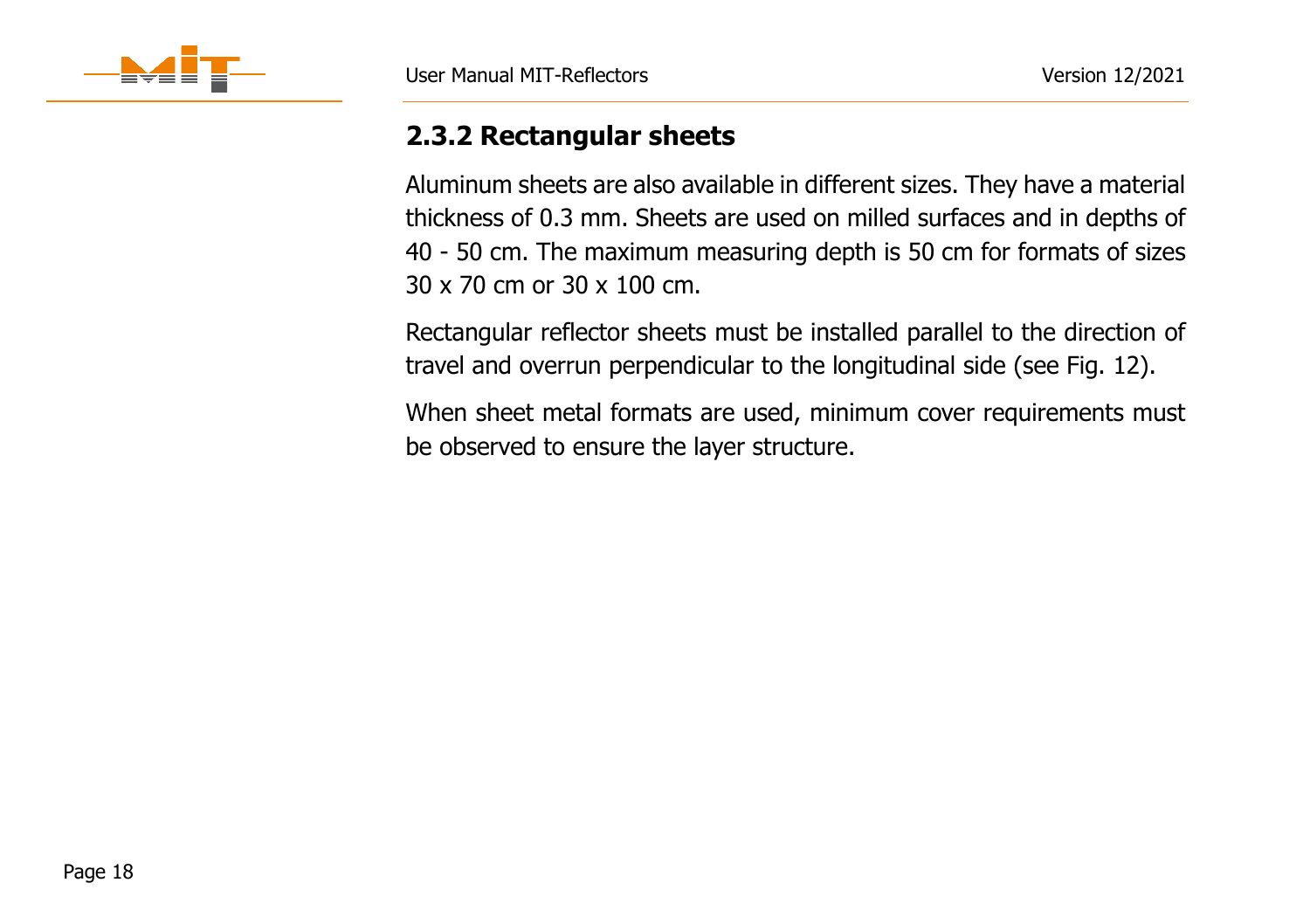

## <span id="page-18-0"></span>**3 Delivery range of MIT Mess- und Prüftechnik GmbH**

| <b>Reflector</b>                        | <b>Size</b>                                | <b>Article No.</b>         | <b>Measuring</b><br>range                       |
|-----------------------------------------|--------------------------------------------|----------------------------|-------------------------------------------------|
| <b>Aluminum</b><br>circular plate       | $Ø$ 7 cm<br>$\varnothing$ 12 cm<br>Ø 30 cm | 707101<br>707102<br>707103 | $1.5 - 12$ cm<br>$1.5 - 18$ cm<br>$4.0 - 35$ cm |
| <b>Aluminum</b><br>rectangular foil     | 30 x 70 cm<br>30 x 100 cm                  | 707105<br>707106           | $1.5 - 50$ cm<br>$1.5 - 50$ cm                  |
| <b>Aluminum</b><br>rectangular<br>sheet | 30 x 70 cm<br>$30 \times 100$ cm           | 707109<br>707110           | $1.5 - 50$ cm<br>$1.5 - 50$ cm                  |
| <b>Aluminum</b><br>squared foil         | $16.5 \times 16.5$ cm<br>33 x 33 cm        | 707107<br>707108           | $1.5 - 30$ cm<br>$1.5 - 40$ cm                  |
| <b>Steel circular</b><br>plate          | $\varnothing$ 30 cm                        | 707104                     | $4.0 - 35$ cm                                   |

### **Online-Shop**

MIT-Reflectors can be ordered directly online:

[www.mit-dresden.de/shop](http://www.mit-dresden.de/shop)

Table 2 MIT-Delivery range